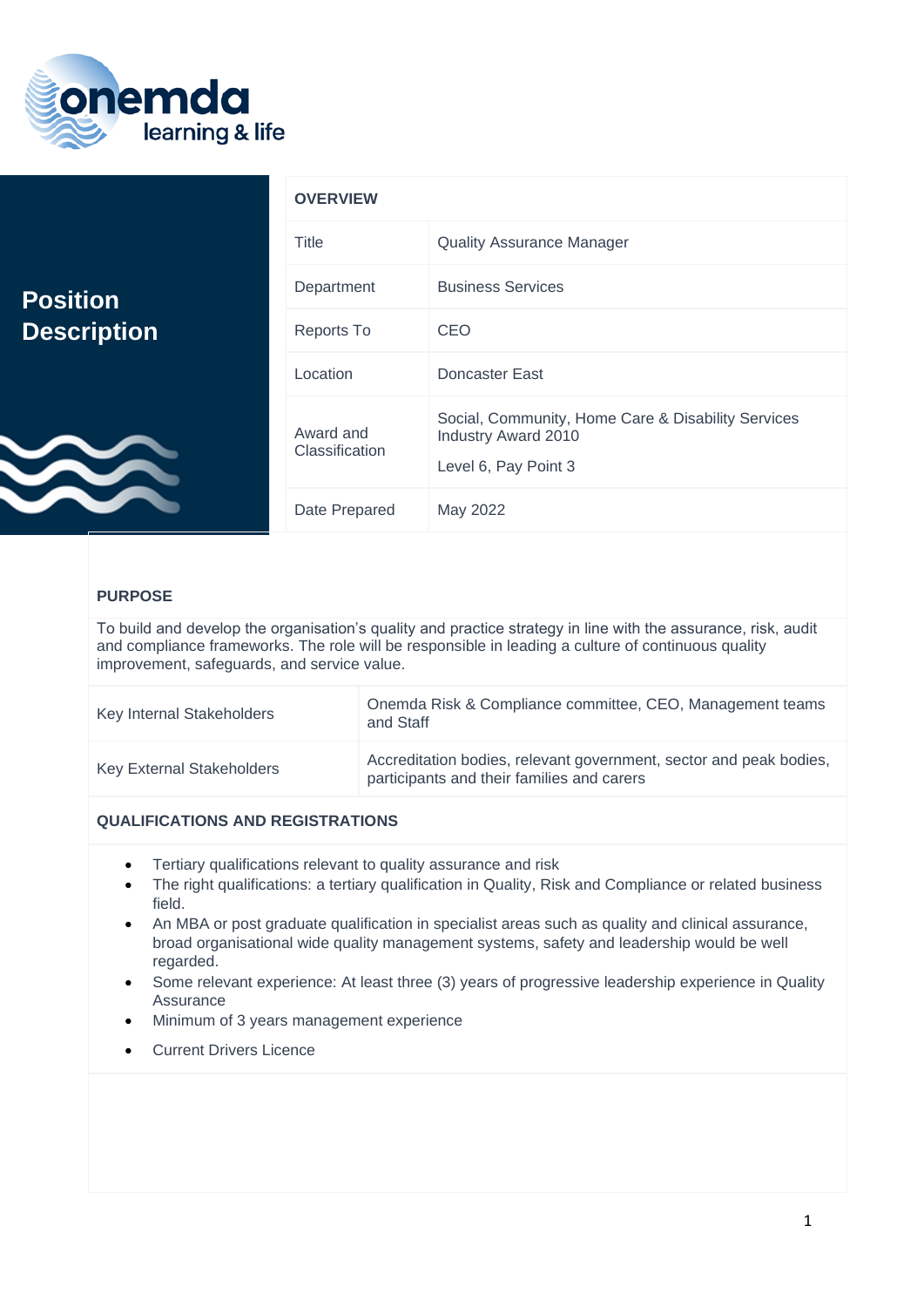

### **KNOWLEDGE AND EXPERIENCE**

- Strong experience in setting and leading quality and practice improvement frameworks
- Knowledge and understanding of the essential principles of the Disability Services Act 2006, NDIS, the principles and function of the NDIS Quality and Safeguards Commission and associated accredited standards and, knowledge of other significant legislation and current accreditation standards.
- Experience in ensuring organisational compliance and monitoring practices are in place.
- Understanding and experience in quality safeguards for people with a disability and a sound knowledge of the Victorian Charter of Human Rights.
- Proven record of risk management principles and practices including insurances

# **CORE SKILLS**

#### **Specialist Skills and Knowledge**

- Ability to work with and for people with a disability
- Demonstrated sound written and verbal communication skills and computer literacy.
- Ability to interpret key accreditation and standards obligations and to ensure organisational compliance against such standards and legislative compliance
- Demonstrated ability to work with a minimum of supervision
- Demonstrated ability in managing time, setting priorities and organising work

#### **Interpersonal Skills**

- High level of interpersonal and communication skills (both written and verbal), including an ability to represent and negotiate on behalf of the organisation
- An ability to work in a team environment
- Demonstrated ability to communicate effectively with participants, staff and relevant people in the community with general knowledge of the disability sector

#### **MUTUAL COMMITMENTS**

**Equal Opportunity.** Onemda is committed to being an equal opportunity employer, aiming to provide every employee with fair access to all workplace opportunities and benefits. In return, employees will treat each other fairly, without discrimination.

**Diversity.** Onemda welcomes and embraces diversity through providing safe, positive and nurturing environment which celebrates the rich dimensions and contributions of diversity contained within each individual.

**Safety Screening.** An offer of employment cannot be confirmed until the safety screening requirements have been conducted, assessed and clearance has been given.

The safety screening process incorporates the completion of the following:

- Criminal history check (crimcheck.org.au)
- Reference check (including, but not limited to, disciplinary action disclosure, confirmation of qualifications and training and an understanding of appropriate behaviors)
- Disability Worker Exclusion Scheme (DWES) check

**Safeguards:** Vulnerable people have the right to be and feel safe. Onemda has zero tolerance for any form of abuse.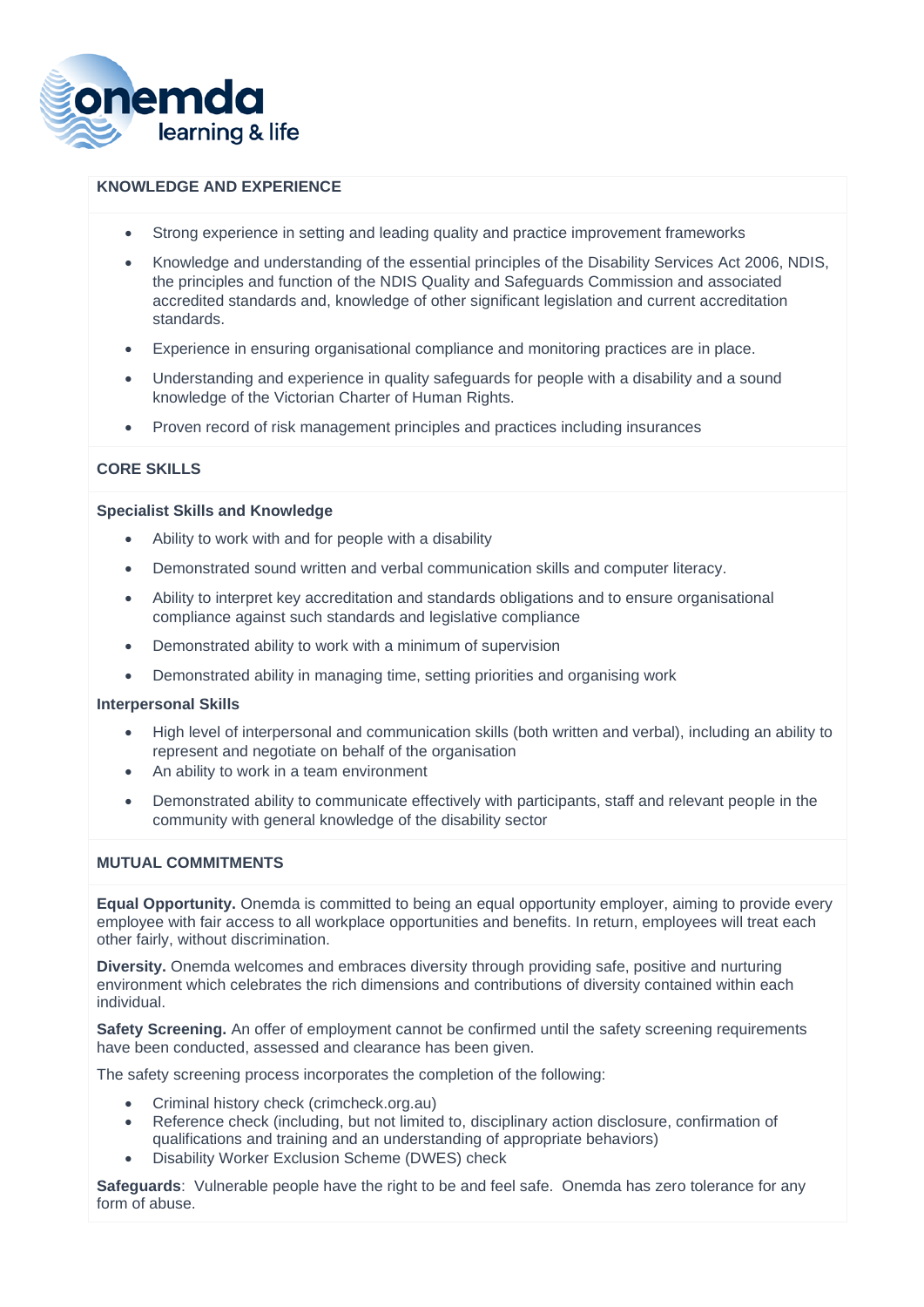

| <b>KEY</b><br><b>PERFORMANCE</b><br><b>AREA</b> | <b>ACTIVITIES AND RESPONSIBILITIES</b>                                                                                                                                                                                                                                                                                                                                                                                                                                                                                                                                                                                                                                                                                                                                                                                                                                                                                                                                                                                                                                                                                                                                                                                                                                                                                                                                                                                                                                                                                                                       |
|-------------------------------------------------|--------------------------------------------------------------------------------------------------------------------------------------------------------------------------------------------------------------------------------------------------------------------------------------------------------------------------------------------------------------------------------------------------------------------------------------------------------------------------------------------------------------------------------------------------------------------------------------------------------------------------------------------------------------------------------------------------------------------------------------------------------------------------------------------------------------------------------------------------------------------------------------------------------------------------------------------------------------------------------------------------------------------------------------------------------------------------------------------------------------------------------------------------------------------------------------------------------------------------------------------------------------------------------------------------------------------------------------------------------------------------------------------------------------------------------------------------------------------------------------------------------------------------------------------------------------|
| Strategic                                       | In liaison with the CEO, executive and leadership teams, develop, drive and<br>$\bullet$<br>evaluate the organisations quality assurance strategy<br>Create a quality assurance framework which supports the organisations current<br>$\bullet$<br>and future state needs<br>In partnership with Onemda's Research & innovation Centre, strive for and<br>$\bullet$<br>embed sector leading clinical quality and practice standards                                                                                                                                                                                                                                                                                                                                                                                                                                                                                                                                                                                                                                                                                                                                                                                                                                                                                                                                                                                                                                                                                                                          |
| <b>Clinical Assuarance</b>                      | In partnership with the Services team, take a lead role in the Clinical & Practice<br>Governance Committee which is responsible for the framework through which<br>the organisation is accountable for continuously improving the quality of<br>services and safeguarding high quality of care. The key objective of the<br>Committee is to:<br>Oversee systems and processes that facilitate continuous improvement in<br>clinical care, practice quality and safety<br>Ensure clinical risks are effectively addressed including risk management,<br>$\overline{\phantom{0}}$<br>incident management and safeguards<br>Ensure compliance with best practice standards and legislative<br>$\overline{\phantom{a}}$<br>requirements in relation to clinical care<br>Support in building a culture of continuous improvement ensuring<br>÷<br>participants and their families and carers are in receipt of high quality and<br>valued services<br>Be responsible for the organisation wide participant safeguards framework.<br>The framework aims to improve the organisations responsiveness to<br>participants incidents, creates a succinct response process and audit trail<br>and provides an avenue to build agency awareness and training<br>Stakeholder engagement and input into programs and services<br>Practice competence<br>In addition, the role will:<br>Support to develop, drive, evaluate and monitor the organisations Quality<br>Improvement Plan<br>Develop a range of customer satisfaction feedback mechanisms aimed at<br>$\bullet$ |
| Audit & Compliance                              | improving customer and service standards<br>To be responsible for developing and driving the organisation's audit and<br>$\bullet$<br>compliance framework<br>To remain abreast of sector accreditation standards, operating legislation and<br>$\bullet$<br>ensure statutory compliance<br>To plan and prepare for agency accreditation. This includes completion of self-<br>$\bullet$                                                                                                                                                                                                                                                                                                                                                                                                                                                                                                                                                                                                                                                                                                                                                                                                                                                                                                                                                                                                                                                                                                                                                                     |
|                                                 | audits, development of an audit readiness plan and support with organisational<br>wide education<br>Be responsible for the ongoing registration requirements. This includes liaison<br>with accreditation bodies and keeping abreast of sector and legislated changes.<br>To lead and provide over-sight with the external audit program<br>Lead a culture of continuous improvement through leading the internal audit<br>$\bullet$<br>program<br>Lead the policy review and development program<br>$\bullet$                                                                                                                                                                                                                                                                                                                                                                                                                                                                                                                                                                                                                                                                                                                                                                                                                                                                                                                                                                                                                                               |
| Governance<br>Assurance                         | To provide input and support with the organisation's Governance Assurance<br>$\bullet$<br>Framework<br>Support the CEO and Board in managing the organisations Corporate Risk<br>$\bullet$<br>Register in line with the risk framework, and compliance with various statutory<br>compliance<br>Be responsible for developing, evaluating and improving the organisations<br>policies and procedures<br>Provide input and advice to the Risk and Compliance committee to ensure risk<br>management processes are effectively mitigating key risks                                                                                                                                                                                                                                                                                                                                                                                                                                                                                                                                                                                                                                                                                                                                                                                                                                                                                                                                                                                                             |